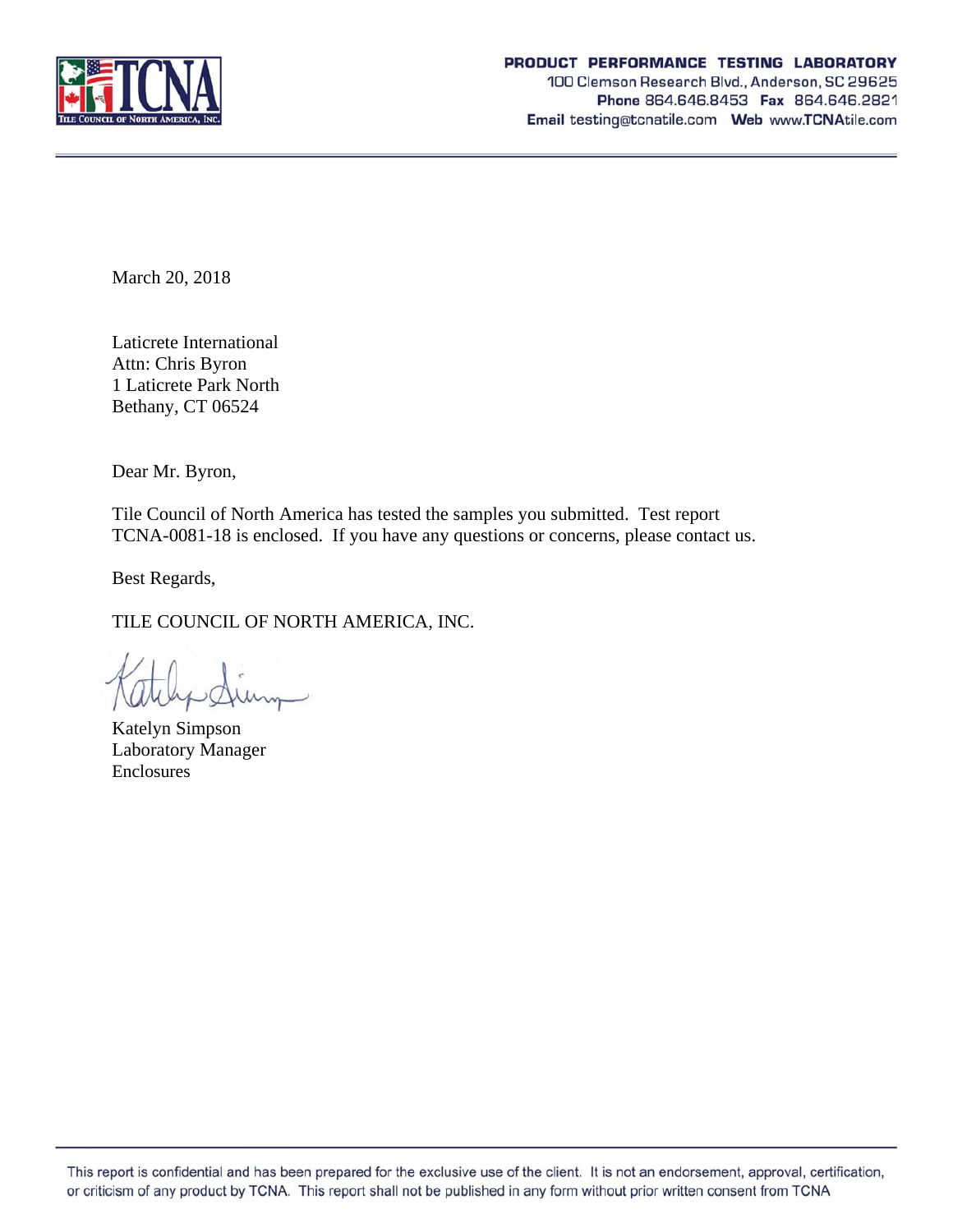

#### **TCNA TEST REPORT NUMBER: TCNA-0081-18 PAGE: 1 OF 6**

# **TEST REQUESTED BY: Laticrete International**

## **TEST PROCEDURE: ASTM C627: "Standard Test Method for Evaluating Ceramic Floor Tile Installation Systems Using the Robinson-Type Floor Tester"**

Informal Test Method Description: This test method covers the evaluation of ceramic floor tile installation systems, using the Robinson-type floor tester. This test method consists of preparing an installation assembly to simulate the type of installation under consideration, subjecting it to various cycles on a Robinson-type floor tester, and evaluating the results in a prescribed manner.

This summary is provided for the reader's convenience and is not a complete description of the method. See ASTM C627 for all method details and information.

## **TEST SUBJECT MATERIAL:** Identified by client as: **"STRATA\_HEAT System on 1/4" Hydro Ban Board"**

**TEST DATE:** 3/12/2018 – 3/13/2018

## **TEST ASSEMBLY SET-UP:**

*All the materials used were specified by the client and the tested assembly was built per the client's instructions.* 

## *Materials:*

| Item # | <b>Product name and size</b>                                                                   | <b>Product Code</b> | <b>Provided By:</b> |
|--------|------------------------------------------------------------------------------------------------|---------------------|---------------------|
| 1      | Concrete base with a smooth finish<br>Nominal Size: 48" x 48" x 2" (1219 mm x 1219 mm x 51 mm) | N/A                 | <b>TCNA</b>         |
|        | 1/4" Laticrete Hydro Ban Board                                                                 | N/A                 | Laticrete           |
| 3      | <b>Hydro Ban Sealing Tape</b>                                                                  | 9455-0598-2         | Laticrete           |
| 4      | Laticrete STRATA HEAT Mat                                                                      | N/A                 | Laticrete           |
| 5      | Laticrete STRATA HEAT Wire                                                                     | N/A                 | Laticrete           |
| 6      | Laticrete 253 Gold Thin-Set                                                                    | 53259-0025-21       | Laticrete           |
| 7      | Laticrete STRATA_HEAT Thermal Packet                                                           | N/A                 | Laticrete           |
| 8      | 12" x 12" Crossville Porcelain Tile                                                            | A850                | <b>TCNA</b>         |
| 9      | Laticrete Permacolor Grout                                                                     | 68403-015           | Laticrete           |

As per client's request, the following materials were used for the preparation of the test assembly.

## *Substrate:*

Subfloor Type: Concrete, A 48" x 48" x 2" concrete base was prepared and cured for a minimum of 28 days prior to testing.

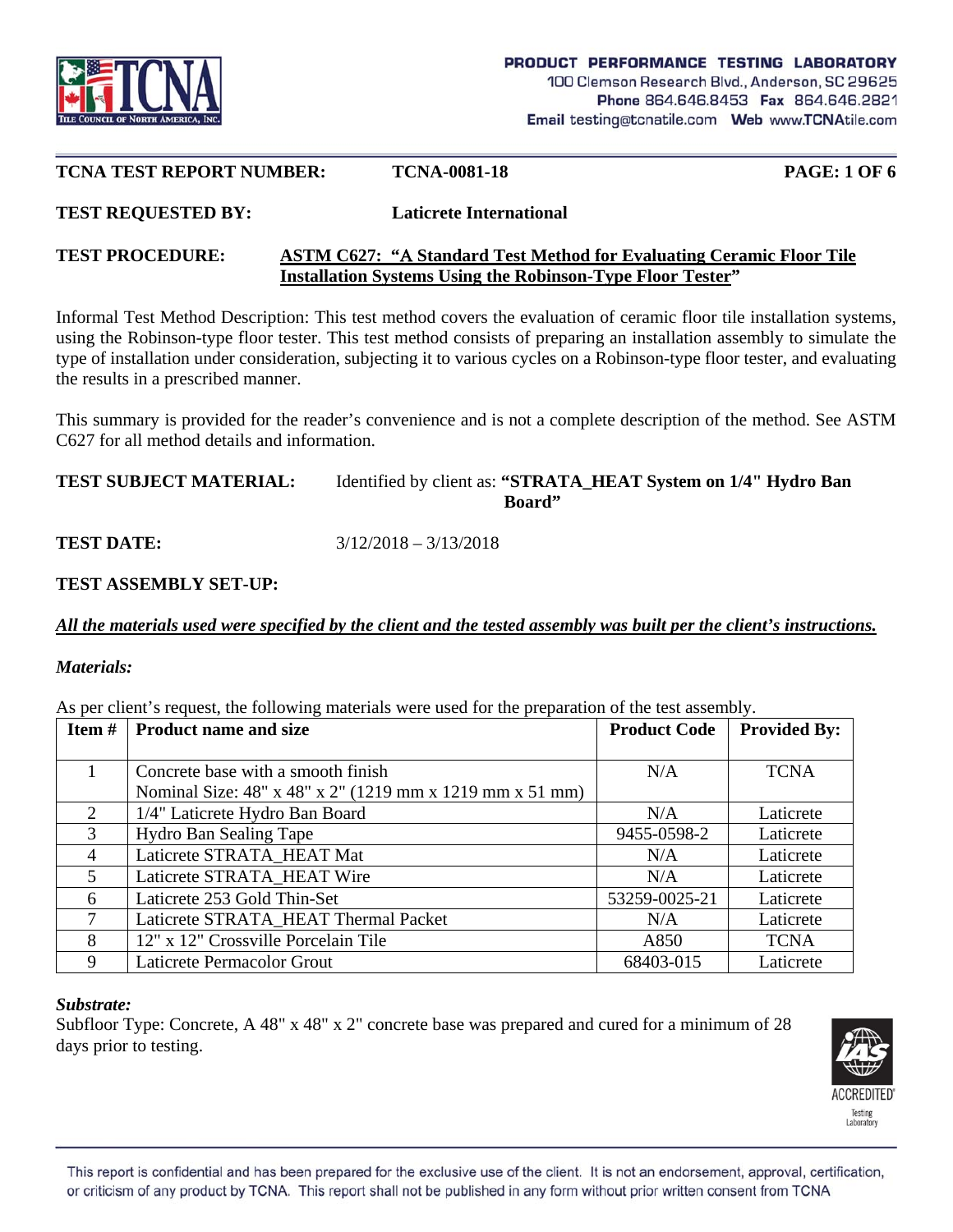

# **TCNA TEST REPORT NUMBER: TCNA-0081-18 PAGE: 2 OF 6**

*Underlayment:* The underlayment was installed by a TCNA representative.

Product Name: 1/4" Laticrete Hydro Ban Board, Laticrete STRATA\_HEAT Mat, Laticrete STRATA\_HEAT Wire

Installation Notes: Laticrete 253 Gold was mixed per manufacturer's specification (22.9:100 by weight) and applied to the surface of the concrete using a 1/4" x 1/4" square notch trowel. The thin-set was first keyed in with the flat side of the trowel then combed with the notched side to form parallel ridges. Hydro Ban Board was cut into 2 pieces (33" x 44" and 3" x 44") then pressed into the thin-set with a 1/8" seam in the wheel path. The seam was covered with Laticrete Hydro Ban Sealing Tape and filled was thin-set. The system was allowed to cure for 24 hours. Laticrete 253 Gold was again mixed to the same mix ratio and applied to the surface of the board using a 1/4" x 3/16" V-notched trowel. The thin-set was first keyed in with the flat side of the trowel then combed with the notched side to form parallel ridges. Laticrete STRATA\_HEAT Mat was cut into 2 pieces (36-1/2" x 38-3/4" and 7-1/4" x 38-3/4") and laid into the thin-set with the seam in the wheel path, perpendicular to the seam in the Hydro Ban Board. Using the flat side of the trowel, the mat was pressed into the thin-set to ensure proper coverage. Laticrete STRATA\_HEAT Wire was laid into the mat per the client's instructions: Wire was installed at 3 peg spacing, leaving 3 pegs from the edges of the installation. The wire was then turned 90 degrees and run up 3 pegs on the mat, then run back the length of the area in the other direction. The system was allowed to cure for 24 hours before tiles were installed.

*Tile:* The tile was installed by a TCNA representative.

Tile Type: 12" x 12" Crossville Porcelain Setting Material: Laticrete 253 Gold with STRATA\_HEAT Thermal Pack Mix Ratio: 25:100 by weight (per the client's specification) Trowel Size: 1/4" x 3/8" square-notch

Installation Notes: The thin-set mortar and STRATA\_HEAT Thermal Pack were mixed per the client's instructions. The thin-set was first keyed in with the flat side of the trowel then combed with the notched side to form parallel ridges. The tiles were back buttered with a skim coat to ensure proper coverage. The assembly was cured 24 hours before grouting.

*Grout:* The grout was installed by a TCNA representative.

Grout Type: Laticrete Permacolor Grout Mix Ratio: 18.8:100 by weight Grout Joint Size: 1/4"

Installation Notes: A grout float was used to force the grout into the joints. Excess grout was removed with the edge of the float. The grout was allowed to set up for approximately 20 minutes before the installation was cleaned with a sponge and water.

Cure Time: The grouted installation was allowed to cure for 28 days.

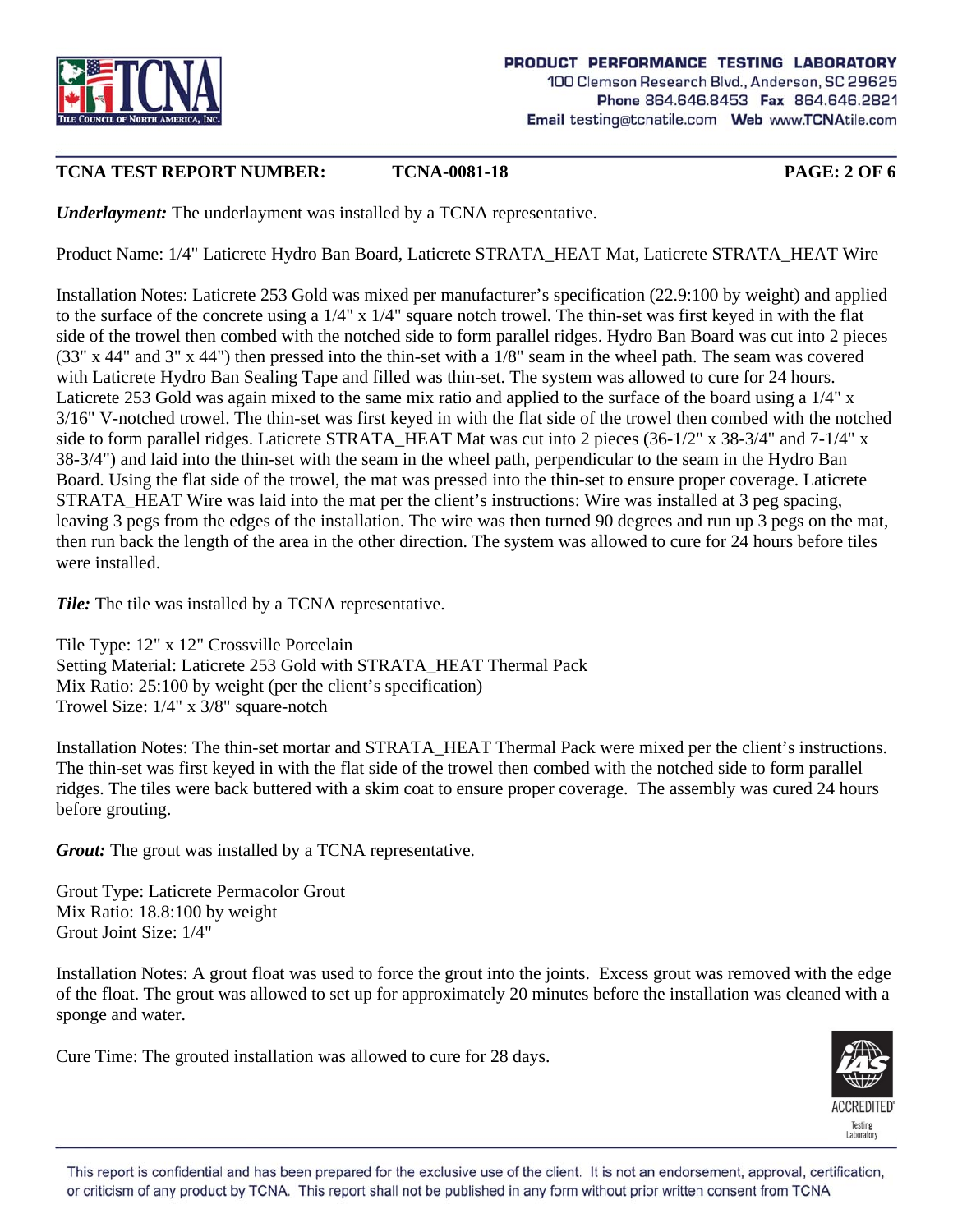



## **TCNA TEST REPORT NUMBER: TCNA-0081-18 PAGE:** 3 **OF 6**

#### **TEST RESULTS:**

| Cycle          | Wheels       | Weight (lb) | Observations                                                                |
|----------------|--------------|-------------|-----------------------------------------------------------------------------|
|                |              | 100         | No damage observed.                                                         |
| $\overline{2}$ | Soft         | 200         | No damage observed.                                                         |
| 3              | Rubber       | 300         | No damage observed.                                                         |
| $\overline{4}$ |              | 300         | No damage observed.                                                         |
| 5              |              | 100         | No damage observed.                                                         |
| 6              | Hard         | 200         | No damage observed.                                                         |
| 7              | Rubber       | 300         | No damage observed.                                                         |
| 8              |              | 300         | 1 broken tile (Test was stopped due to the extent of the damage potentially |
|                |              |             | causing damage to the test equipment).                                      |
| 9              |              | 50          |                                                                             |
| 10             |              | 100         |                                                                             |
| 11             | <b>Steel</b> | 150         |                                                                             |
| 12             |              | 200         |                                                                             |
| 13             |              | 250         |                                                                             |
| 14             |              | 300         |                                                                             |

*Note: Per ASTM C627, section 10, criteria for failure is based on the number of tiles or grout joints damaged during cycling. Cycling of a test assembly is stopped when the damage observed exceeds one or more of the following criteria:* 

*Chipped Tile*—5 % of the tile in the wheel path or one tile, whichever is greater.

*Broken Tile—*3 % of the tile in the wheel path or one tile, whichever is greater.

*Loose Tile*—3 % of the tile in the wheel path or one tile, whichever is greater.

*Popped-Up Grout Joint—*5 % of the joints in the wheel path or one joint, whichever is greater.

*Cracked Grout Joint—*5 % of the joints in the wheel path or one joint, whichever is greater.

*Powdered Grout Joints*—5 % of the joints in the wheel path or one joint, whichever is greater.

## **HANDBOOK CLASSIFICATIONS\*:**

| <b>Classification</b> | <b>Cycles</b>      |
|-----------------------|--------------------|
| Residential           | Passes cycles 1-3  |
| Light                 | Passes cycles 1-6  |
| Moderate              | Passes cycles 1-10 |
| Heavy                 | Passes cycles 1-12 |
| Extra Heavy           | Passes cycles 1-14 |

\**For more detailed information, refer to the TCNA Handbook for Ceramic, Glass, and Stone Tile Installation.*

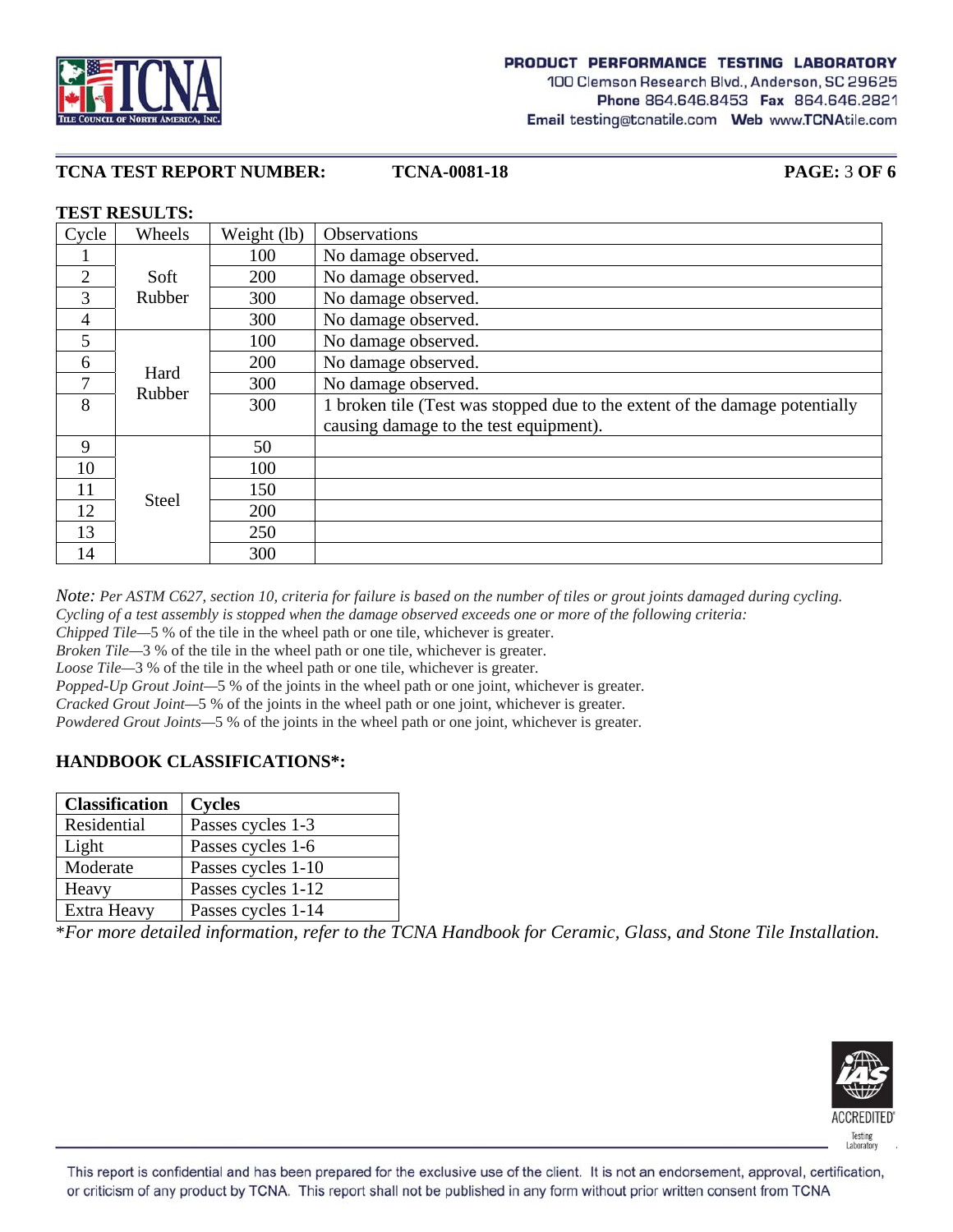

# **TCNA TEST REPORT NUMBER: TCNA-0081-18 PAGE:** 4 **OF 6**

# **PHOTOS:**



**Image 1**: Full assembly after testing

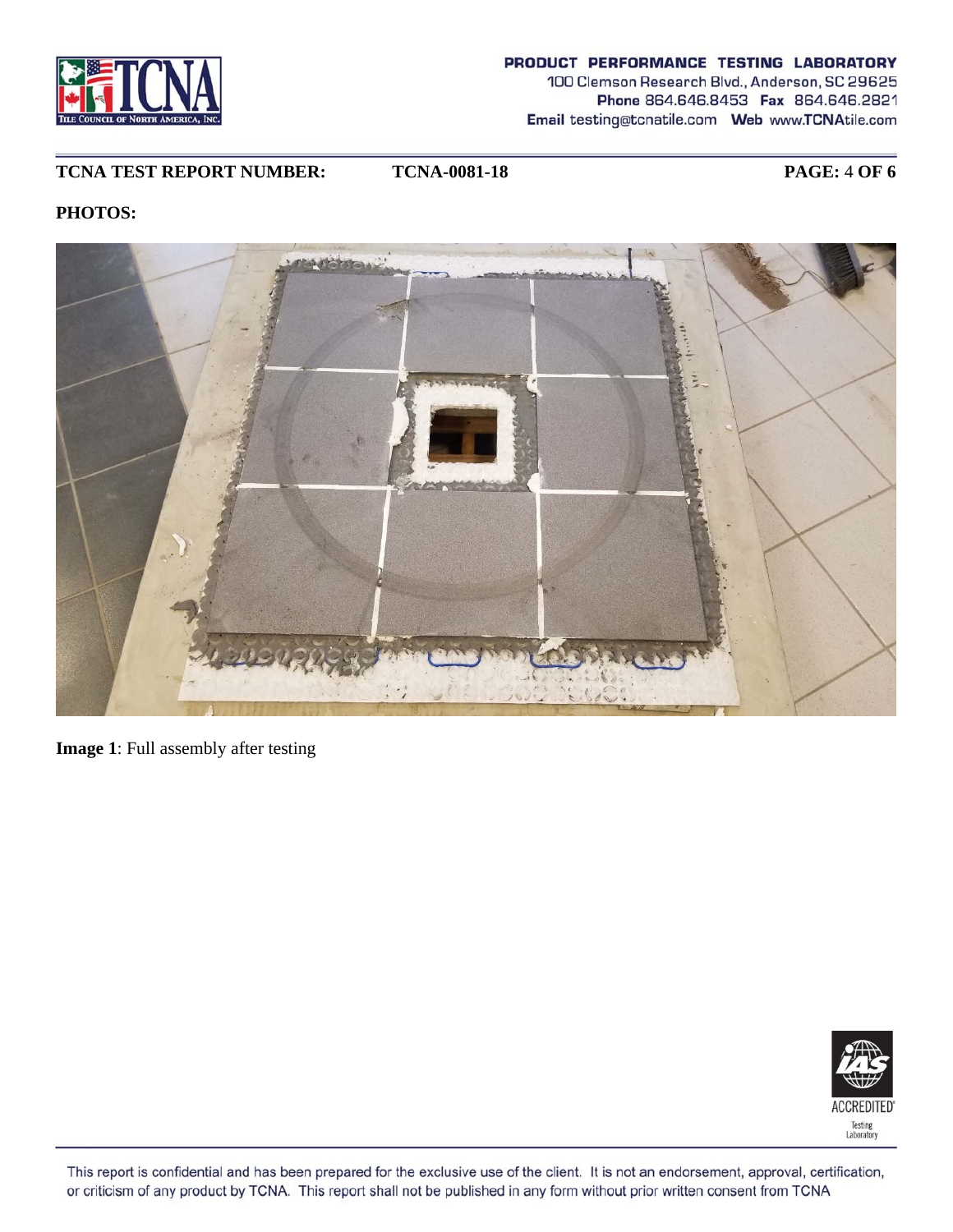

#### PRODUCT PERFORMANCE TESTING LABORATORY

100 Clemson Research Blvd., Anderson, SC 29625 Phone 864.646.8453 Fax 864.646.2821 Email testing@tcnatile.com Web www.TCNAtile.com

## **TCNA TEST REPORT NUMBER: TCNA-0081-18 PAGE:** 5 **OF 6**



**Image 2**: Broken Tile